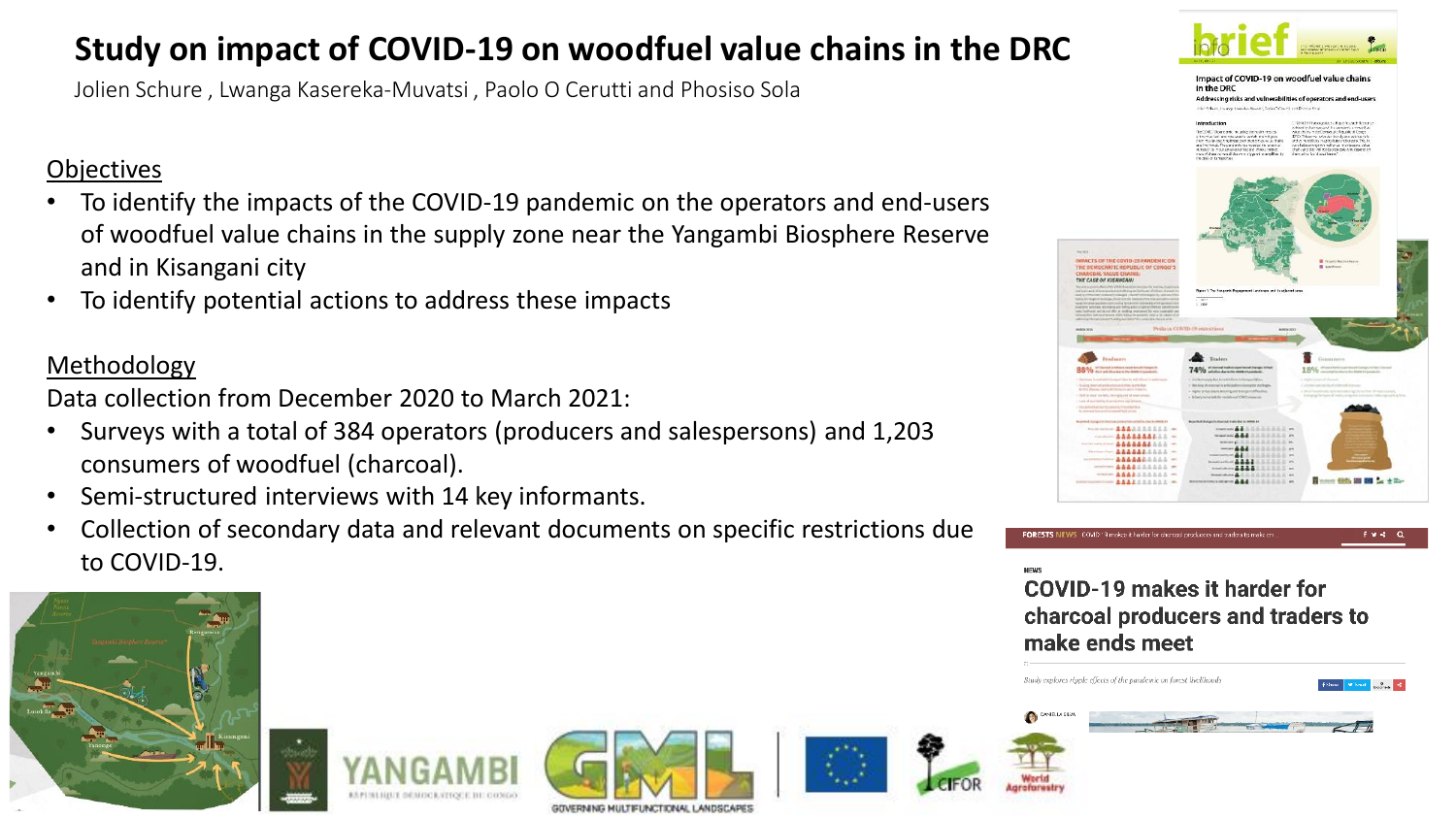# **Key findings**



- Decrease in available transport due to restrictions in waterways.
- Scaling down of production activities due to fear for the disease and restrictions on work in teams.
- Shift to local markets, having to sell at lower prices.
- Lack of availability of production equipment.
- · Household economy severely impacted due to revenue loss and increased food prices.





of charcoal traders experienced changes in their activities due to the COVID-19 pandemic.

- Limited supply due to restrictions in transportation.
- Stocking of charcoal in anticipation of possible shortages.
- Higher prices due to stocking and transport difficulties.
- Bribery in markets for violation of COVID measures.



of households experienced changes in their charcoal 70 consumption due to the COVID-19 pandemic.

- · Higher prices of charcoal.
- · Limited availability of preferred charcoal.
- 3% of households reported reducing the number of meals cooked, changing the types of meals, using less charcoal or reducing cooking time.



The charcoal sector has shown resilience in continuing to supply cooking fuel to Kisangani's urban population, but with changing providers (ad hoc) and shifting supply areas (with less controls).

The COVID-19 pandemic amplified negative impacts to those who are most dependent on charcoal trade.

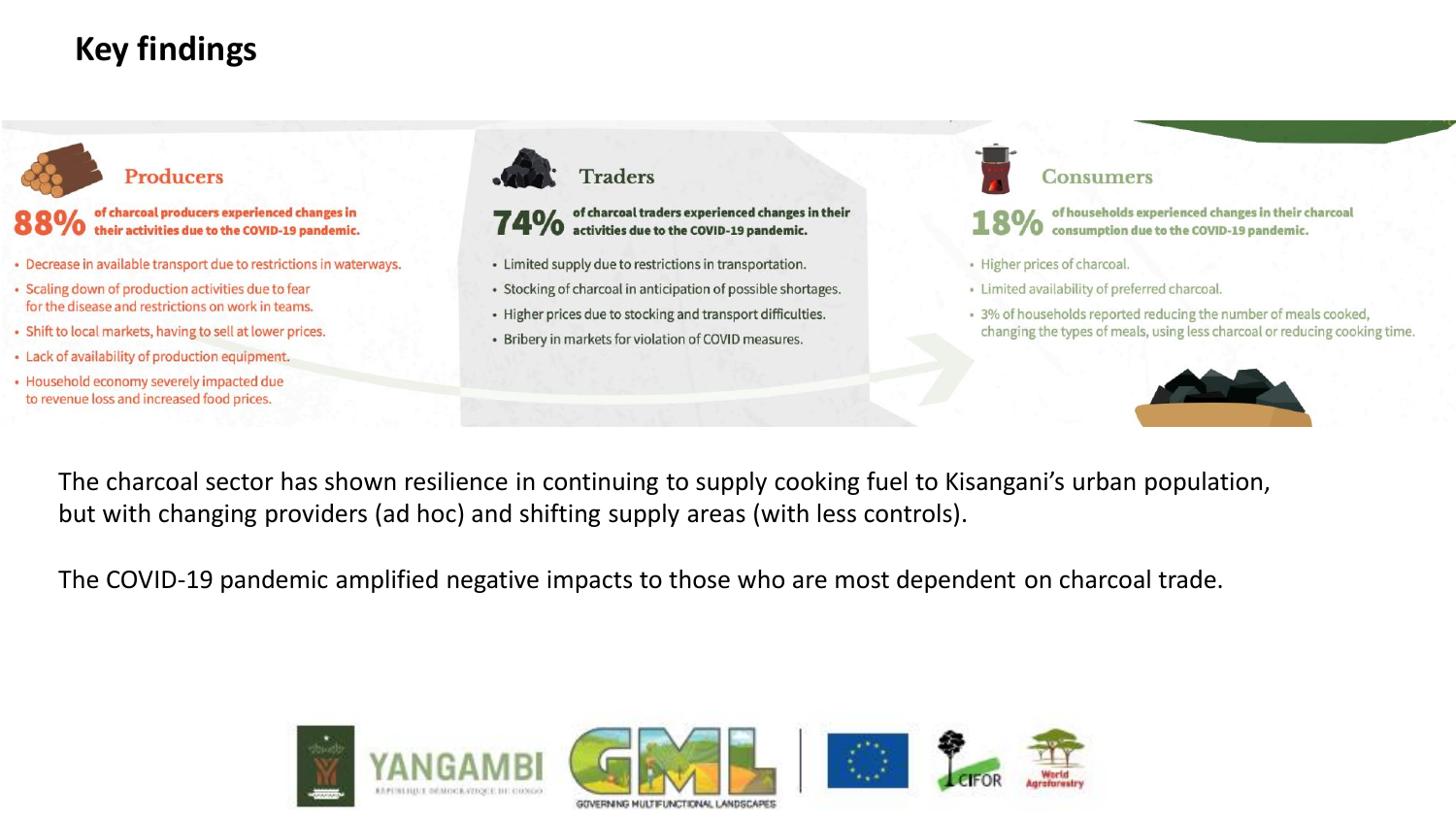## **Conclusions**

Operators in woodfuel value chains are part of the large 'forgotten group' of informal workers who have not received any government support during the pandemic.

Established informal mechanisms used by producers, such as rotational working groups and sales to known traders, were disrupted, leaving producers in a more vulnerable situation.

COVID-19 pandemic and related restrictions negatively impacted conducive environment for sustainable charcoal production.